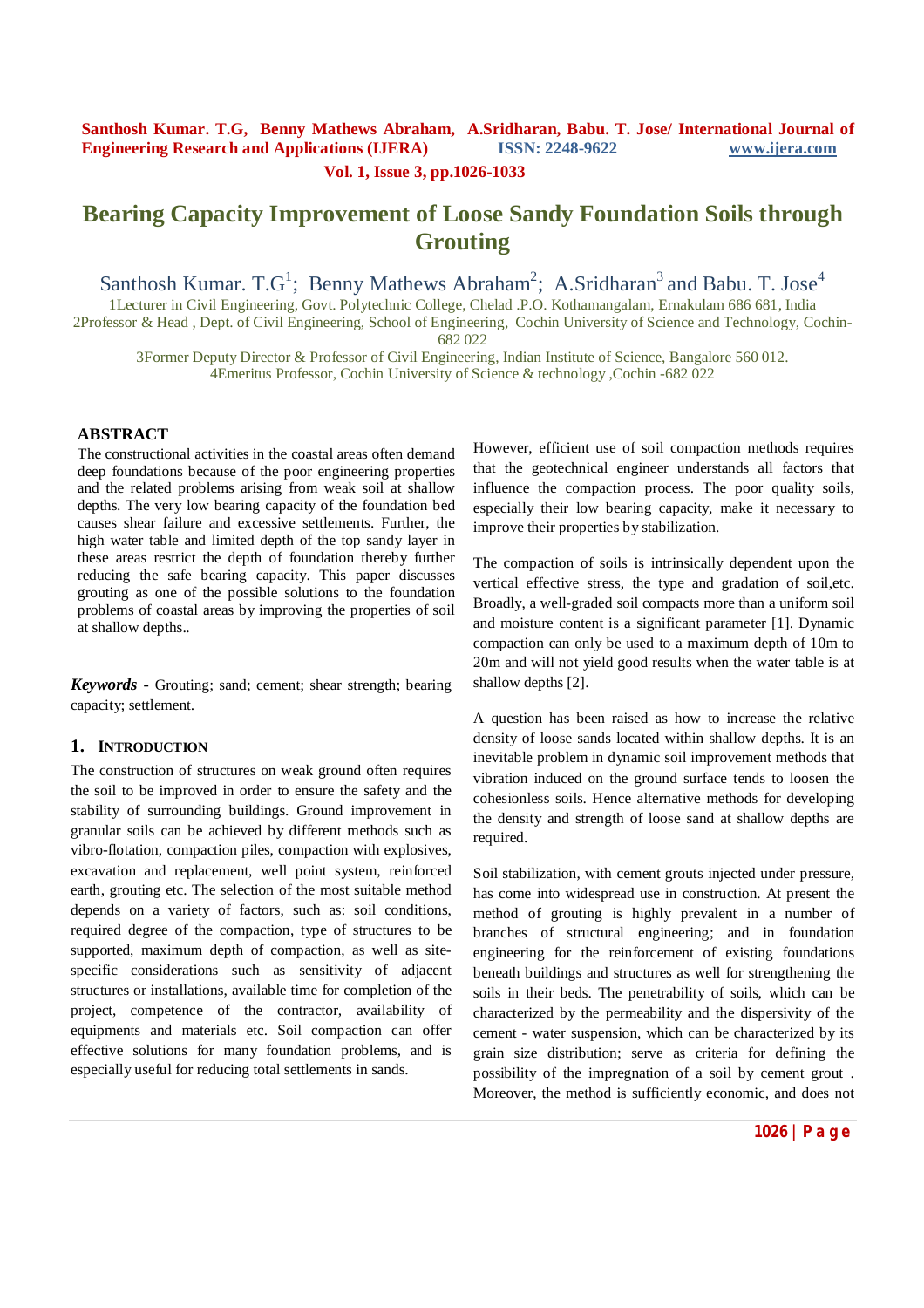require complex equipment, and is also ecologically safe for the environment [3].

Pressure grouting substantially alters the strength, modulus, failure strain, and mode of failure of sand. It would be both practical and useful to estimate the properties of the grouted sand from the constituent properties that will lead to proper selection of grouts. The compressive behavior of grouted sand will depend on the cohesive behavior of the grout, the groutsand adhesion (bonding), and the properties of the sand. The physical or chemical interaction, or both, of two materials at their interface is known as adhesion or bonding. The strength and type of this bond plays an important, though poorly understood, role in the mechanical behavior of chemically grouted geo-materials [4].

Cement grouting by impregnation in granular media is a widely used technique in civil engineering, applied in order to improve the mechanical characteristics of soils. The idea consists in incorporating a pressurized cement grout in the pore space of the soil. The setting of cement grout in the pore space increases both the strength and stiffness. Grouting is mainly responsible for the gain in cohesion by the material and only marginally affects the friction angle. The cohesion linearly varies with cement content, the magnitude of the cohesion gained by grouting and also the friction angle is a slightly increasing function of cement content. The increase in angle of friction is negligible with respect to cohesion [5]. The Mohr –Coulomb cohesion varies between 0.1 and 0.5 MPa depending on the cement content of the grout and the relative density of the soil and increases in proportion with the cement to water ratio [6].

Introduction of a cementing agent into sand imparts two components of strength, one due to the cement itself and the other due to friction. The friction angle of cemented sand is similar to that of uncemented sands [7]. In the process of cement grouting, cement is used to fill the voids of soil mass and to render it impervious to percolating water and improve the strength and elastic properties of soil. The strength of soil increases with increase in cohesive strength and angle of internal friction arising from the bonding between soil grains and hydrated cements. Unconfined compressive strength of micro fine slag cement grouts increases with increase in curing time from 7 to 60 days and decreases in water cement ratio from 2 to 0.8 [8]. The weakly cemented sand shows a brittle

failure mode at low confining pressures with a transition to ductile failure at higher confining pressures. The shear strength parameters - cohesion and angle of internal friction increase when grouted with cement. The water cement ratios have much influence in the control of strength gain of sandy soils [9].

Admixtures are used in cement grouting as accelerator, retarder, antibleeder, fluidizer, expander, etc. These admixtures added to impart some additional properties, may affect the basic requirements such as viscosity and bleeding of cement grouts. At lower cement/ water ratios, the increase in viscosity is not significant but viscosity considerably increases with higher cement/ water ratios [10]. Significant contributions on the study of grout materials, properties, equipment and procedure for grouting has been made by several researchers [11,12&13].

As grouting reduces pore size and alters pore structure of soil, the engineering properties such as strength, stiffness etc, are also influenced to a great extent. Even today the grouting operations are based on thumb rules and existing practices rather than design principles and well defined procedures substantiated by research data. In this paper an attempt is made to study the improvement in the strength of grouted loose sand bed by cement grouting.

### 2. **MATERIALS USED**

River sand was used in the present study and was graded into fine (75  $\mu$ m- 425  $\mu$ m), medium (425  $\mu$ m- 2 mm) and coarse (2mm- 4.75mm) fractions as per the ASTM and BIS classifications. The dry density of sand was kept at 14.5  $kN/m<sup>3</sup>$ . The cement used for the study was 43 grade Ordinary Portland Cement, the properties of which are given in table1.

For improving the properties of cement grouts, certain additives are sometimes used. Various admixtures such as sodium silicate (accelerator), tartaric acid (retarder), and aluminium sulphate (antibleeder) were used in the present study. The additives used in the present study and its dosages are given in table 2.

## **3. EXPERIMENTAL SET UP**

The efficiency of the grouting process was also verified through load tests conducted on ungrouted/grouted sand beds.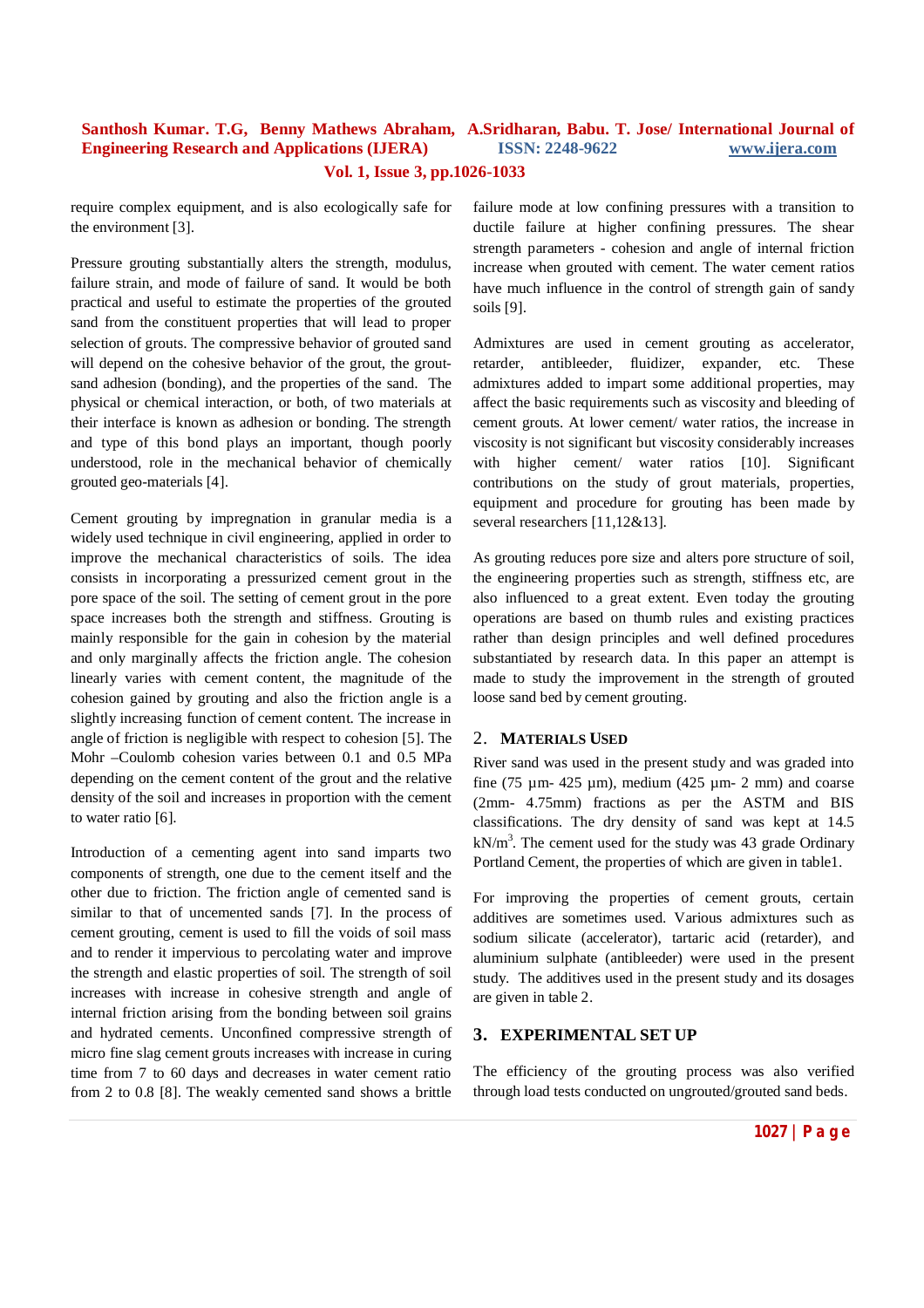The initial tests for the assessment of improvement in load carrying capacity through densification, were conducted by filling the sand at the desired densities in small tanks of size 30cmx30cmx30cm. The density at loosest state was13.1  $kN/m<sup>3</sup>$  and at densest state, it was 16.2 kN/m<sup>3</sup>.

Improvement in shear strength of the soil can be obtained by improving both the  $c$  and  $\emptyset$  values. Grouting which alters the pore structure and enhances the bonding and interlocking between particles can give considerable improvement in *c* as well as  $\emptyset$  values. To place the grout within the pores of the granular medium, two methods were adopted. In the first method, the grout was deposited within the pores by hand mixing in order to get a uniform grouted bed. In the second, previously prepared sand beds were grouted with grouting material using a grout pump similar to the grouting operations in the field.

In the first case, samples were obtained by thoroughly mixing soil and grouting material with hand. Sand sample of medium size range was taken in a tray. The predetermined percentage of cement by weight of sand was added to the sand and thoroughly mixed using a trowel. 10% or 20% of water by the combined weight of sand and cement was added to the sand cement mixture to get a uniform mix so that the viscosity of the cement grout will be within the pumpable limits ie, a Marsh funnel viscosity of 30-60 seconds. The mix was filled in the split mould of size 60mm x 60mm x 25mm (for conducting direct shear tests), in layers with uniform density, after hand impregnation of samples; it was kept under wet condition for 28 days for curing.

|  | Table 1. Properties of the Cement |  |  |
|--|-----------------------------------|--|--|
|--|-----------------------------------|--|--|

| S1.            | Property                                                      | Characteristic                   |  |  |
|----------------|---------------------------------------------------------------|----------------------------------|--|--|
| No.            |                                                               | value                            |  |  |
|                | Standard consistency                                          | 28 %                             |  |  |
| $\overline{2}$ | Initial setting time                                          | 131 minutes                      |  |  |
| 3              | Final setting time                                            | 287 minutes                      |  |  |
| 4              | Blaine's sp. Surface                                          | $298500 \text{ mm}^2/\text{g}$   |  |  |
| 5              | Sp. gravity                                                   | 3.14                             |  |  |
| 6              | Compressive strength<br>7 days<br>$\rm(i)$<br>28 days<br>(ii) | 35.1 N / $mm2$<br>44.0 N / $mm2$ |  |  |
|                |                                                               |                                  |  |  |

Table 2. Additives used in the present study

| Sl.<br>No. | Admixture   | Chemical           | Optimum<br>dosage %<br>cement wt |
|------------|-------------|--------------------|----------------------------------|
|            | Accelerator | Sodium scilicate   | $0.5 - 3$                        |
| 2          | Retarder    | Tartaric acid      | $0.1 - 0.5$                      |
|            | Antibleeder | Aluminium sulphate | Up to $20\%$                     |

In second case, the grouting nozzle was kept in position(at lower level of tank) and sand bed was prepared in a tank of size 45cm x 45cm x 60cm at the loosest density of 13.1  $kN/m<sup>3</sup>$ , density index Dr = 0 % corresponding to initial void ratio ( $e_{\text{max}}$ ) of 0.98. The grouting setup consists of a grout chamber with agitator, air compressor, grouting nozzle and regulating valv e. The grout was

prepared at cement/ water ratio of 0.1 and agitated well to get uniform grout solution which was poured into the grout chamber. In order to reduce the chances of segregation of the grout, an agitator was provided inside the grout chamber. Grout was pumped under a uniform pressure of 500 kPa into the prepared sand bed. The grouting nozzle was raised during the grouting operation at regular intervals in order to get uniform flow of grout over the entire thickness of sand bed. The grouted sample was kept under moist condition, for curing.

## **4. RESULTS AND DISCUSSIONS**

Earlier studies have indicated that the relative density of loose sandy soils can be substantially improved by different methods, and among these, vibration techniques are reported to be the most effective.

The values of safe bearing capacity computed from the results of direct shear tests conducted on samples of medium sand compacted at different relatives densities are given in table 3. It can be seen that the maximum safe bearing capacity achieved by maximum compaction in the laboratory is only 90.3  $kN/m^2$ , which may not be sufficient in case of foundations for multistoried buildings. Further, these method will be quite expensive in the field. Hence, studies were initiated to see whether grouting with cement could be a simpler and economical alternative to this.

Direct shear tests were conducted on medium sand samples (both untreated and treated with different percentages of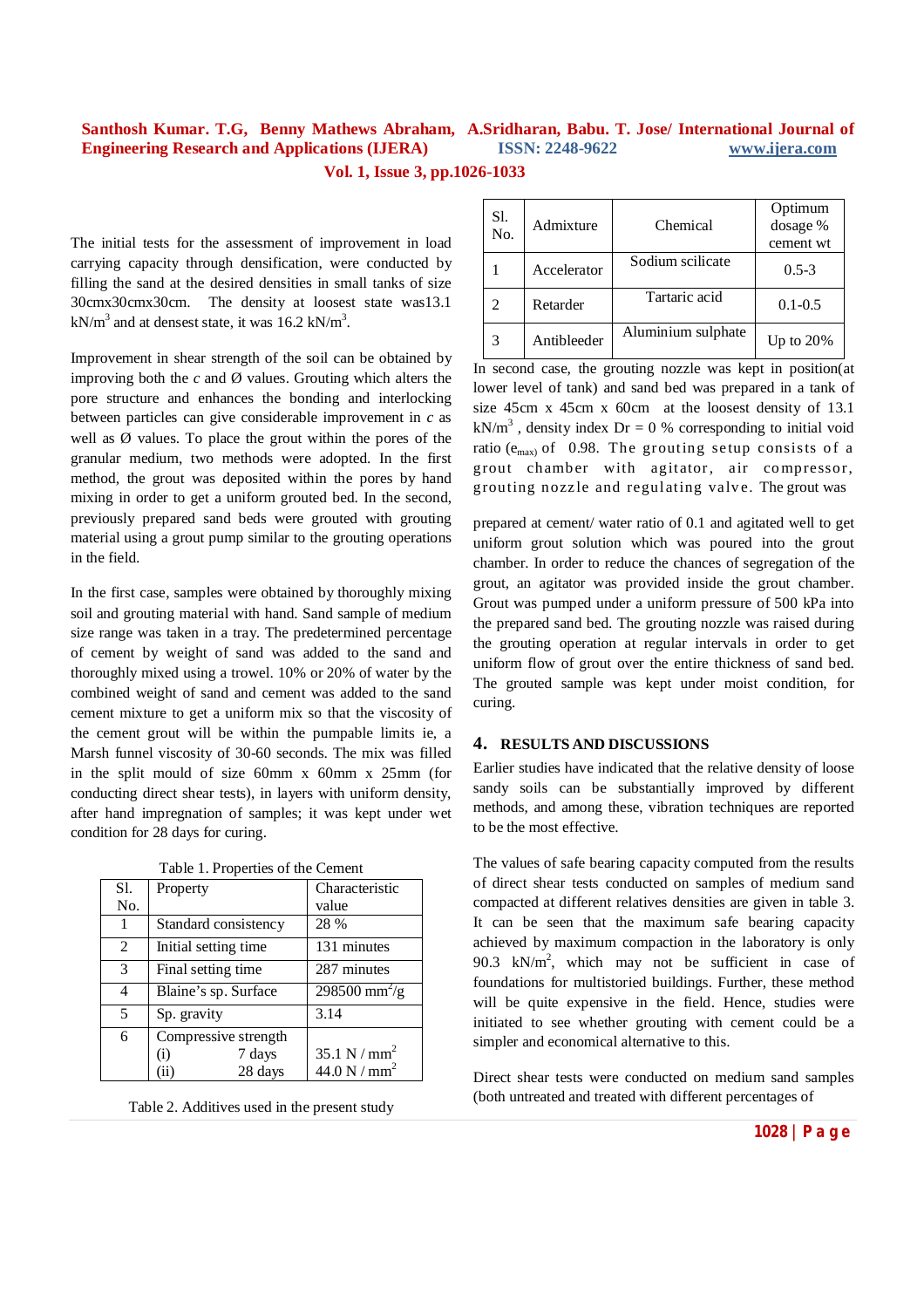cement) in a shear box of 60 x 60x 25mm, to determine the strength, $\tau$  with cement content (varying from 2 to 25% by shear strength parameters. The variation in the shear in Fig. 1. As expected, the value of shear strength steadily weight of dry

sand) at an initial water content of 20% is shown increases with increase in cement content. The figure also shows the influence of the curing period of the specimens on the  $\tau$  value. Here also the results are as expected  $-ie$ .  $\tau$  value increases with increase in the curing period.

| Sand   | In loosest state     |           | At natural state     |                     | In densest state         |                      |                     |                  |                      |
|--------|----------------------|-----------|----------------------|---------------------|--------------------------|----------------------|---------------------|------------------|----------------------|
|        | Unit                 |           | Safe                 | Unit                |                          | Safe                 | Unit                |                  | Safe                 |
|        | weight               | (degrees) | bearing              |                     | weight $\vert$ (degrees) | bearing              |                     | weight (degrees) | bearing              |
|        | (kN/m <sup>3</sup> ) |           |                      | capacity $(kN/m^3)$ |                          |                      | capacity $(kN/m^3)$ |                  | capacity             |
|        |                      |           | (kN/m <sup>2</sup> ) |                     |                          | (kN/m <sup>2</sup> ) |                     |                  | (kN/m <sup>2</sup> ) |
| Medium | 13.1                 | 27        | 18.3                 | 14.5                | 34                       | 40.2                 | 16.2                | 39               | 90.3                 |
|        |                      |           |                      |                     |                          |                      |                     |                  |                      |

Table 3. Characteristics of the sand used

The variations of  $\tau$  with cement content at different normal stresses are shown in Fig. 2. Here also, as one would expect, the shear strength increases with increase in normal pressure. Fig. 3 shows the plot between shear stress and shear strain.



Fig 1 Effect of Cement Content on Shear Strength of Treated Medium Sand







**<sup>1029</sup> | P a g e**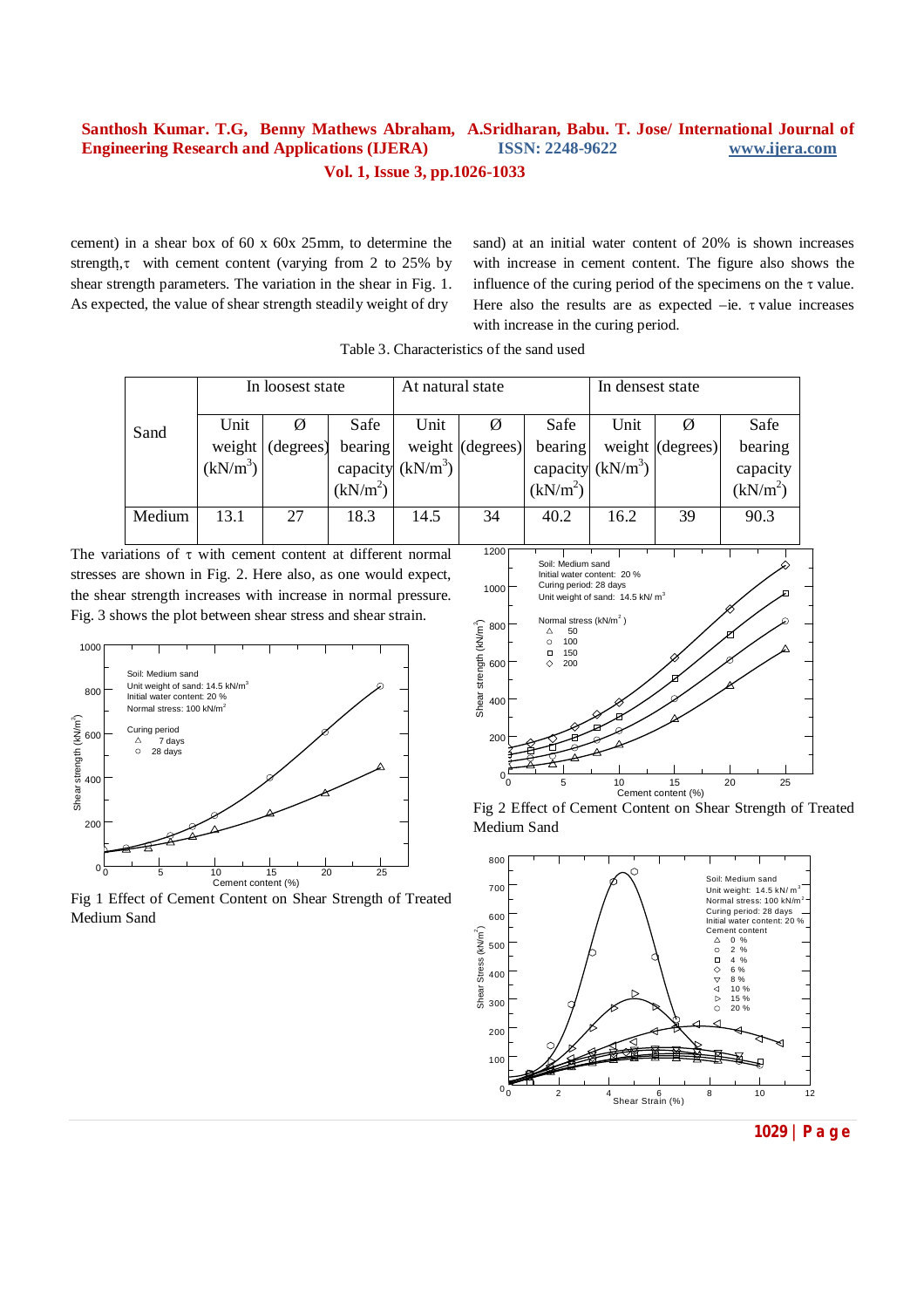Fig.3 Shear stress – Shear strain Curve

Fig. 4 shows the effect of initial water content of the grout on the shear strength for a cement content of 4%. It can be seen that the shear strength increases upto around 5 % of initial water content and thereafter a slight decrease in shear strength is seen and remains almost constant upto 25 % of initial water content.

Stress – strain curves of grouted samples having different initial water contents are shown in Fig. 5. It can be seen that the peak stress (at failure) goes on decreasing with increase in initial water content. Fig. 6 shows the stress – strain curves of grouted samples having different cement contents. It can be noticed that the stress-strain response exhibit a linear relationship prior to the peak, for all cement contents.

Certain admixtures are used along with cement for improving the properties of grouts such as viscosity and stability [14]. But no study has been carried out on how this admixtures will affect the strength of the cement grout. Results of studies carried out in this direction are presented here. The effect of sodium silicate (used as accelerator) on shear strength of

cement grouted medium sand having curing period of 7 & 28 days are presented in Fig. 7. It can be seen from the figure that addition of sodium silicate causes initially a reduction in shear strength of the cement grouted soil. Considering the improvement in properties like viscosity and stability [15], and the early setting of the grout, this reduction in strength (to the tune of only 10% to 20%) is within the tolerable limits.

The variation of shear strength with the use of a retarder like tartaric acid on cement grouted medium is shown in Fig. 8. At smaller percentage (upto around 0.15%), the value of shear strength is found to decrease, but thereafter it increases and almost reaches the initial value.



Fig 4 Effect of water Content on Shear Strength of Treated Medium Sand



Fig. 5 Stress – Strain curves for treated medium sand for different cement contents.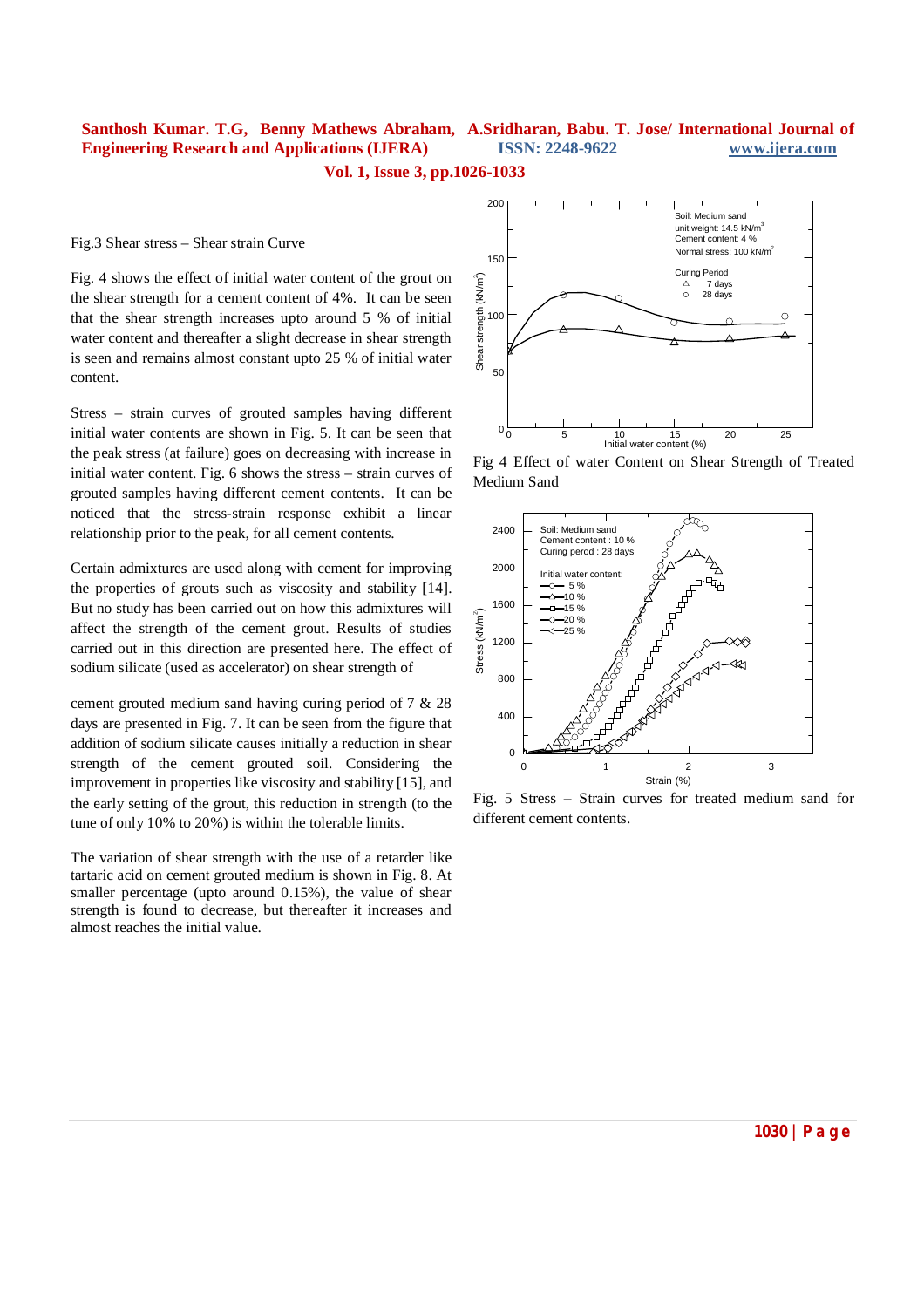

Fig. 6 Stress – Strain curves for treated medium sand for different initial water contents.

The effect of percentage of aluminium sulphate (used as antibleeder) on shear strength of cement grouted medium sand specimens cured for 7 and 28 days are presented in Fig. 9. The results of tests on specimens cured for 7 days indicated a marginal reduction in shear strength compared to the original value. But as the curing period increases (28 days), the shear strength is found to increase with increase in percentage of this salt with a slight reduction noticed at around 2 % of this salt content.

Results of load tests conducted on medium sand filled in tanks at the loosest density and grouted with cement content of 4 % using the grouting set up, are given as Fig.10. It can be seen from the figure that the ultimate stress at the loosest state (corresponding to a dry unit weight of 13.1  $kN/m<sup>3</sup>$ ) is only  $22.7$  kN/m<sup>2</sup>. Maximum compaction yielded a unit weight of 16.2 kN/m<sup>3</sup> and the corresponding ultimate stress was 367  $kN/m<sup>2</sup>$ . The ultimate load corresponding to 4% cement grout was 611 kN/m<sup>2</sup>, which is around 27 times the ultimate stress at the loosest state. This figure clearly indicate the possibility of using cement grouting technique as an effective method for improving the bearing capacity of loose sandy soils.



Fig 7 Effect of Sodium scilicate on Shear Strength of Treated Medium Sand.



Fig 8 Effect of Tartaric acid on Shear Strength of Treated Medium Sand.



Fig 9 Effect of Aluminium sulphate on Shear Strength of Treated Medium Sand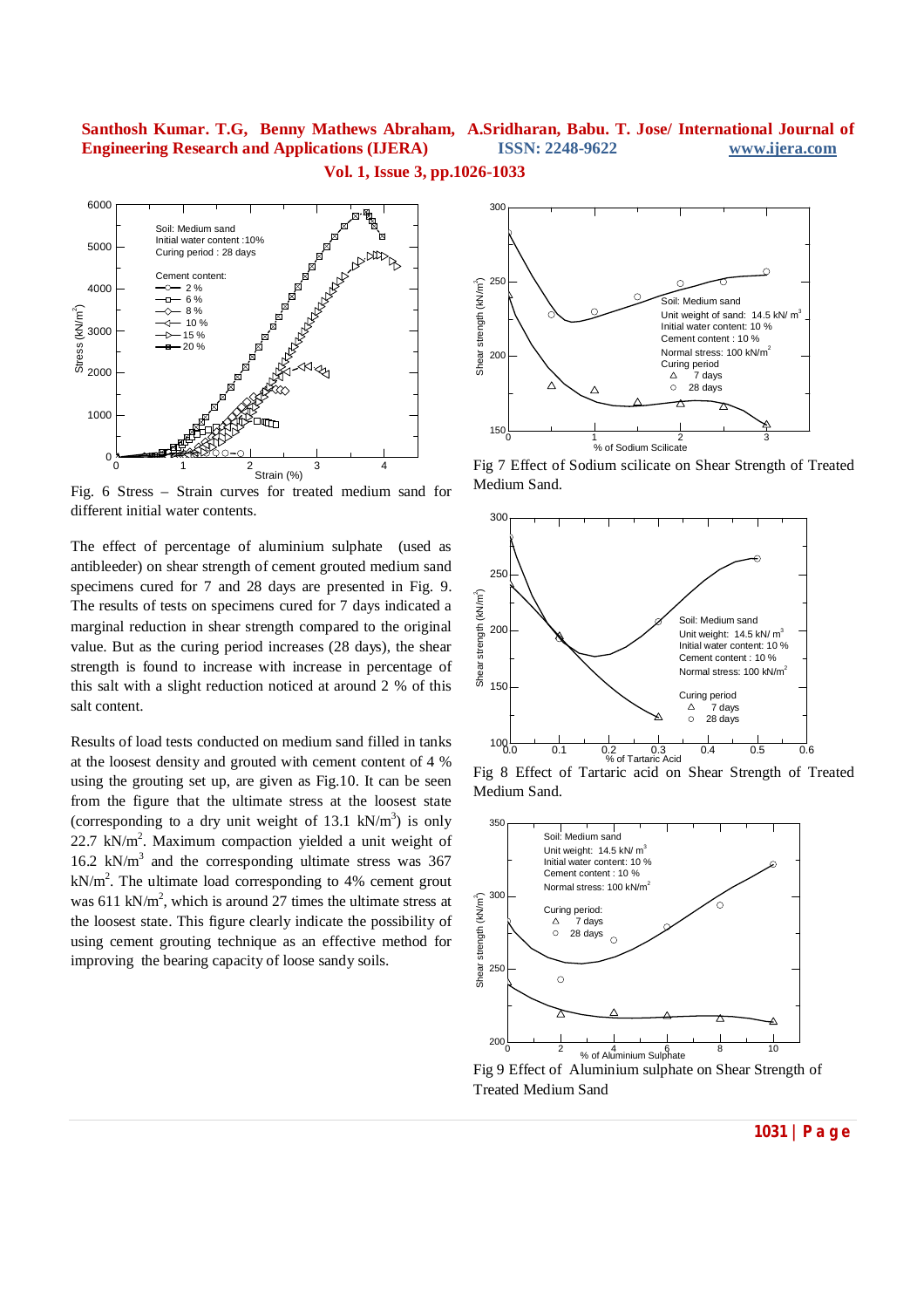**Vol. 1, Issue 3, pp.1026-1033**



Fig.10 Load –Settlement Curves showing the effect of cement grouting

## **5. CONCLUSION**

Based on the experimental investigations and test results, the following conclusions are made.

The shear strength of the loose sandy soil steadily increases with increase in cement content and also with curing period. The rate of increase in shear strength is very high at higher percentages of cement than at lower percentage. The stress strain response exhibit a linear relationship prior to the peak value for all cement contents and the peak stress decreases with increase in water content. The value of cohesion intercept  $c$  and angle of shearing resistance  $\varnothing$  steadily increase with increase in cement content and also with curing period. The rate of increase in Ø value is only marginal beyond a certain value of cement content (approx. 15%). The effect of curing period is more significant at higher percentages of cement than at lower percentages.

The effect of accelerator (sodium silicate) is to reduce the strength slightly, but while considering the other benefits such as improvement in properties like viscosity, stability and the early setting of the grout, this reduction in strength is within the tolerable limits. One has to be very careful in the use of tartaric acid (retarder) with cement grout. The results indicate a sharp decrease in shear strength value when the cement content is less than 0.15 %. The shear strength is found to increase with increases in percentage of aluminium sulphate (antibleeder), eventhough there is a slight reduction at lower percentage of this salt. Hence use of admixtures like sodium silicate, tartaric acid, and aluminium sulphate with cement do not adversely affect the strength of the grouted medium.

Load settlement curves of the loose sand grouted with cement show considerable improvement in the bearing capacity.

It can be concluded that cement grouting is an effective technique to improve the bearing capacity and reducing the settlement of loose sandy soils.

#### **REFERENCES**

- [1] Bement.R.A.P and Selby.A.R;(1997) "compaction of granular soils by uniform vibration equivalent to vibrodriving of piles" *Geotechnical and geological engineering,* 15,p 121-143.
- [2] Yilmaz.D, Babuccu.F, Batmaz.S, and Kavruk.F (2008), " Liquefaction analysis and soil improvement in beydag dam" *Geotech Geol Eng*, 26: 211-224.
- [3] Ibragimov.M.N, "Soil stabilization with cement grouts", (2005) *Soil mechanics and foundation engineering*, Vol.No. 2, 67-72.
- [4] Ata.A, and Vipulanandan.C, (1998), "Cohesive and adhesive properties of silicate grout on grouted sand behavior", *J. Geotechnical and geoenvironmental engineering* ASCE, Vol.124, No.1, p 38- 44
- [5] Maalej.Y, Dormieux.L, Canou.J, and Dupla.J.C; (2007) "Strength of a granular medium reinforced by cement grouting", *C.R. Mecanique* ,335;87-92
- [6] Dano, C., Hicher, P.Y., and Taillez, S. (2004), "Engineering properties of grouted sands" *J.Geotechnical and Geoenvironmental engineering* ,ASCE, Vol.130,No.3, 2004, p 328-338.
- [7] Clough,G.W., Sitar,N., Bachus,R.C.,and Rad,N.S.( 1981), "Cemented sands under static loading", *Journal of Geotechnical Engineering.Div*., ASCE, Vol. 107,No. GT6, June 1981
- [8] Sinroja,J.M., Joshi,N.H., and Shroff,A.V.(2006), "Ground improvement technique using microfine slag cement grouts"*IGC 2006*,14-16 December 2006, Chennai, p 661- 664
- [9] Glory.J., Abraham,B.M., Jose,B.T., and Paul,B.( 2001), "Improvement of bearing capacity of sandy soils by grouting, *IGC 2001*, The New Millennium Conference 14-16Dec,2001 Indore(MP)
- [10]Jose, B. T., Lovely, K. M., Sridharan, A. and Abraham, B. M. (2000). "Effect of admixtures on the behavior of cement grouts." *Proc. Of the Indian Geotech. Con-2000.* 229-232.
- [11]Littlejohn, G.S. (1982). Design of cement based grouts. *Proc. Of Conf. on Grouting in Geotech. Engrg.*, New Orleans, Edited by Wallace Hayward Baker, ASCE, New York. 35- 48.
- [12]Lowe, J. and Standford, T.C. (1982). Special grouting at Tarbela dam project. *Proc. Of Conf. on Grouting in*